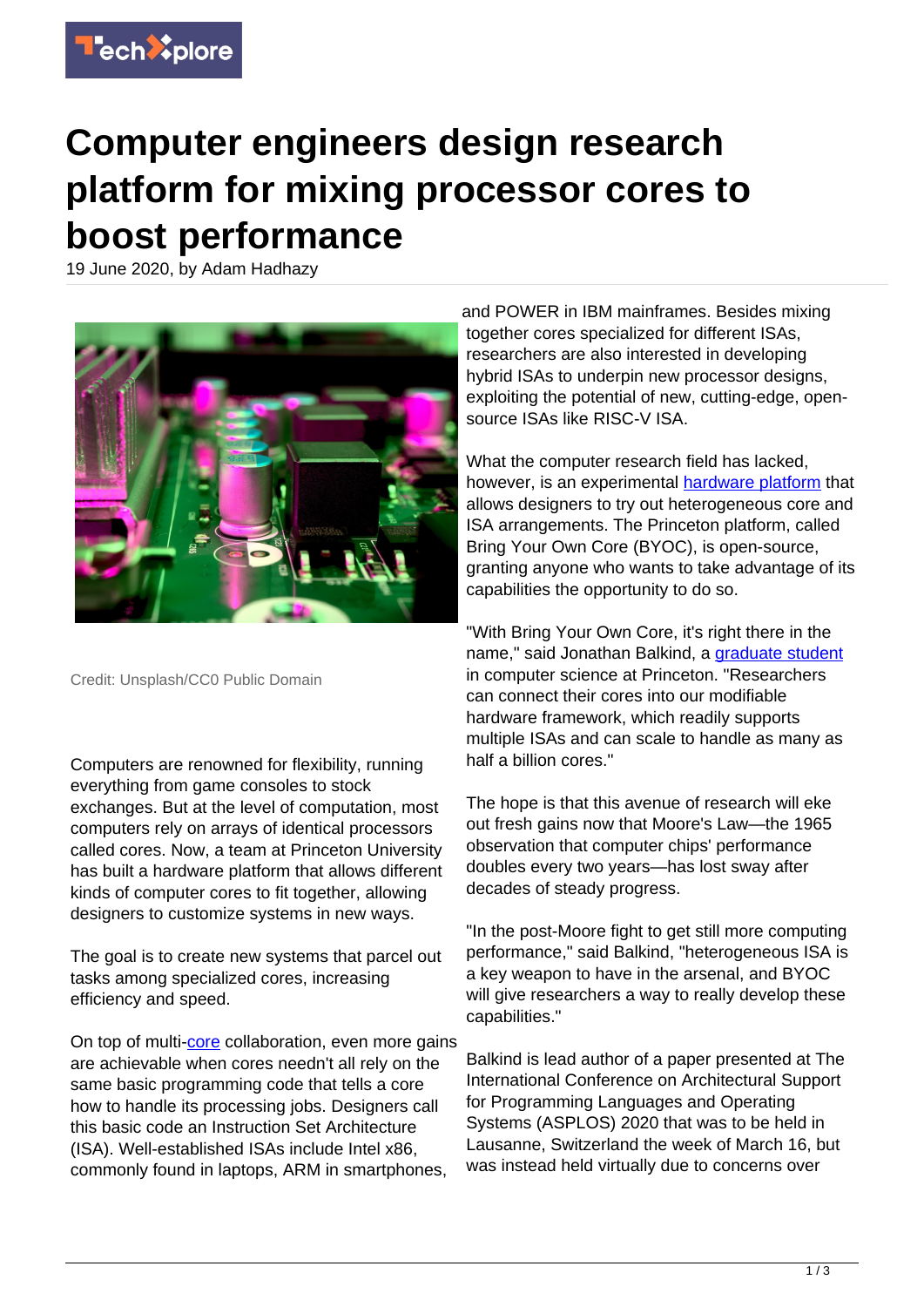COVID-19.



Researchers have built a platform allowing computer designers to customize systems in new ways. Credit: Sameer A. Khan/Fotobuddy

"We're really excited about the potential for BYOC, not only for our own heterogeneous ISA research motivations but for the broader research community," said David Wentzlaff, an associate professor of electrical engineering and associated faculty in the Department of Computer Science at Princeton University who advises Balkind and other three years of efforts into developing and Princeton co-authors of the paper.

These co-authors include graduate students Grigory Chirkov, Fei Gao, Alexey Lavrov and Ang Li. Former Princeton students Katie Lim, now at the University of Washington, Yaosheng Fu, now at NVIDIA, and Tri Nguyen, now at Harvard University, are also co-authors, as were Luca Benini, Michael Shaffner and Florian Zaruba, researchers at ETH Zürich in Switzerland, and Kunal Gulati of BITS Pilani in India.

BYOC functions on two basic levels. The first is a detailed simulation of hardware, down to where every wire and component in a computer chip would logically go. The second is an emulation of the chip architecture, run on reprogrammable hardware. The emulation approximates how a real computer chip utilizing select cores and ISAs would look and function.

research team has succeeded in hooking up 10 cores to a BYOC platform that accommodates four separate ISAs, though as Balkind pointed out, that is merely a starting point.

Just one of the many applications for BYOCenabled research is the design of new computer systems mixing legacy cores with cutting-edge cores, which can help with use cases where legacy cores are needed. .

Smartphones are another application where innovative core and ISA deployment could boost the user experience. A simple depiction of how BYOC could help is by developing novel arrangements that divvy up tasks amongst big, energy-hogging cores when performance is the goal, or smaller, thrifty cores when energy efficiency is desired. Security is also a consideration, with some ISAs supporting unique security-enhancing features.

After validation with BYOC, researchers might then choose to have their designed chip made into a fully realized, physical form, fabricated by [computer](https://techxplore.com/tags/computer/) chip making companies. Balkind and colleagues plan to do so later this year, culminating nearly leveraging BYOC.

"I'm very satisfied with what we've accomplished with Bring Your Own Core and I look forward to other researchers working with it," said Balkind. "I'm also very pleased that we made BYOC open source. Given the resources we are fortunate to have here at Princeton and the funding we have received from public sources, it is important that our platform also benefits the general research community."

 **More information:** Jonathan Balkind et al. BYOC, Proceedings of the Twenty-Fifth International Conference on Architectural Support for Programming Languages and Operating Systems (2020). [DOI: 10.1145/3373376.3378479](http://dx.doi.org/10.1145/3373376.3378479)

Provided by Princeton University

As described in the new paper, the Princeton